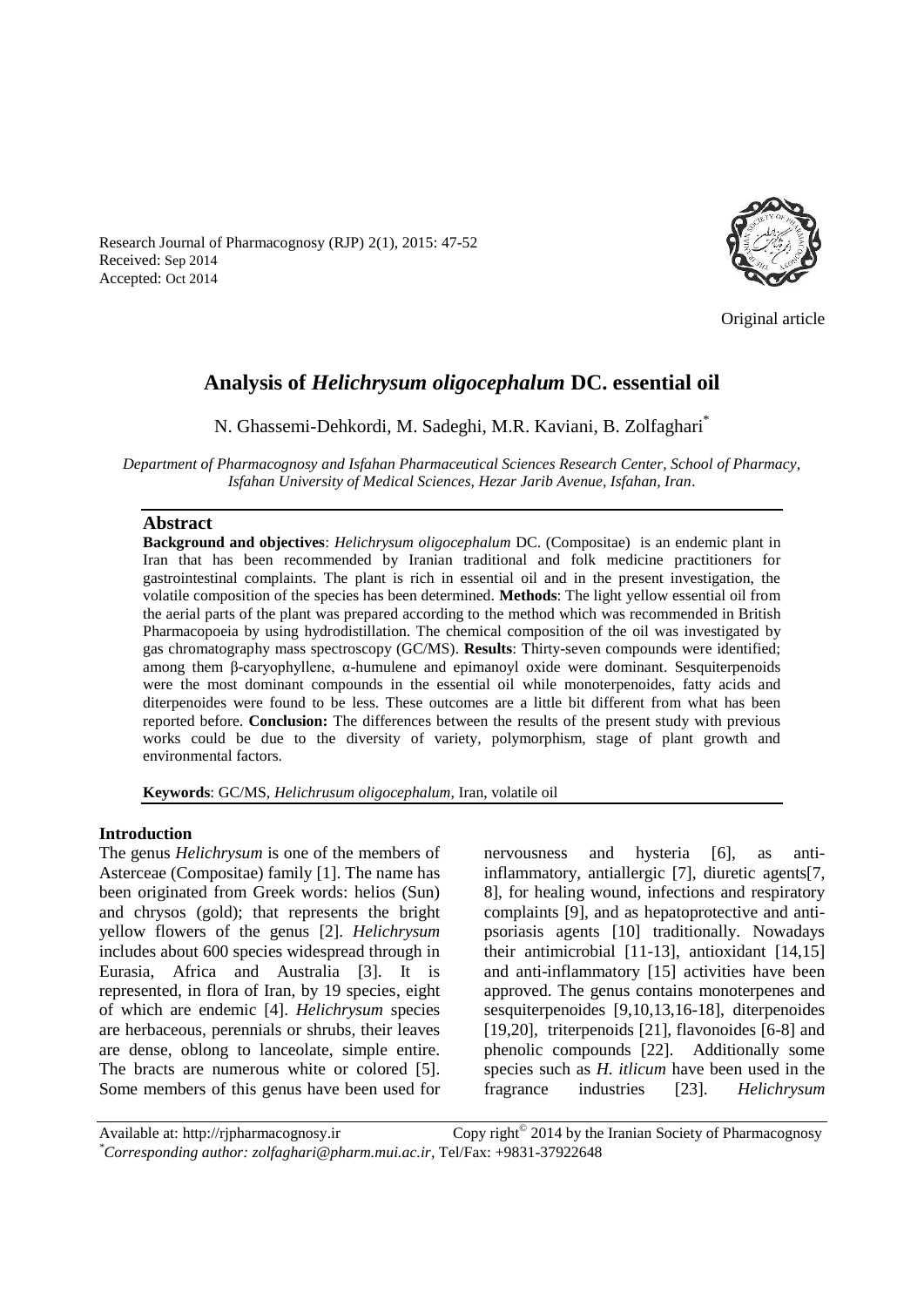*oligocephalum* DC. is an endemic genus that is found in the north, west and center of Iran [24]. It has been used as adulteration of *Artemisia absinthium* which is called "Afsantin" in Persian language. It has been usually recommended for gastrointestinal complaints. In the present investigation the volatile composition of the species has been studied.

# **Experimental**

### *Plant material*

The plant material was collected from Baneh (Kordestan province, Iran) in June 2013. The plant was distinguished by Dr. L. Ghaemmaghami, Herbarium of Department of Biology, Faculty of Sciences, Isfahan, Iran, (voucher specimen no. 1925). The dried plant material was powdered at room temperature and stored at 4 °C.

# *Extraction*

*H. oligocephalum* aerial parts powder (100 g) was hydro-distilled (with 1.2 L water) in a Clevenger-type apparatus for 4 h according to British Pharmacopoeia method [25]. The volatile oil was collected with pentane and was dried by anhydrous sodium sulfate then stored in a sealed vial at 4 °C until analysis. The yield of the oil was calculated based on the dried weight of the plant material.

### *GC/MS analysis*

The GC/MS analysis was used for identification of the components. The procedure was performed on a Hewlett-Packard 5792A mass selective detector coupled with a Hewlett-Packard 6890 GC, equipped with a HP-5MS capillary column (30 m  $\times$  0.25 mm; film thickness 0.25 µm). The oven temperature was programmed from 60-280 °C increasing at 4 °C/min. Helium was used as the carrier gas at a flow rate of 2 mL/min. The injector temperatures was 280 °C and the split ratio was 1:50. The MS operating parameters were: ionization voltage, 70 eV; ion source temperature, 250 °C; ionization current 750 µA, mass range 35-425.

Identification of the constituents was performed on the basis of calculating kovats index using a homologous series of *n*-alkanes  $(C_8-C_25)$  and by comparing the mass spectra with those in Database Wiley 275L library and the literature data (26,27).

# **Results and Discussion**

The light yellow essential oil was obtained from *H. oligocephalum* aerial parts (0.8% v/w) bearing the characteristic aromatic odor of the plant. Thirty-seven compounds, representing 73.1% were distinguished (table 1) according to their mass spectra and retention indices. βcaryophyllene, α-humulene and epimanoyl oxide consisted more than 5% of the essential oil each. Sesquiterpenoids (44.0%) were the dominant compounds. Monoterpenoides, fatty acids and diterpenoides were found to be 7.8%, 15.4% and 5.4%, respectively. Other reports have demonstrated high concentration of orthovaniline [28] and thymol [29]. There is not much convergence between our results and the previously reported ones which could be due to the diversity of variety, polymorphism, stage of plant growth and environmental factors [23,30]. On the other hand, thymol was the most abundant monoterpenoid in our sample which has been the main constituent of *H. oligocephalum* oil reported by Sajjadi *et al*. although it is not a common compound in this genus. The main compound of some *Helichrysum* speciese have identified as 1,8-cineol, α-pinene, *E*-

caryophyllene and β-selinene [6,9,31]. The main metabolites in the oil of *H. oligocephalum* have been distinguished as sesquiterpene hydrocarbons such as α-humulone (5.9%), β-caryophyllene (5.5%) and caryophyllen oxide (4.2%). Dominance of this class of volatile compounds is similar to the results of some other species of the genus such as *H. cordifolium* and *H. faradifani* [6,31]. Some constituents of the essential oil have demonstrated biologic effects in previous studies. α-Humulone has shown antiinflammatory [32] and cytotoxic activities [33]. Caryophyllene has acted as selective agonist of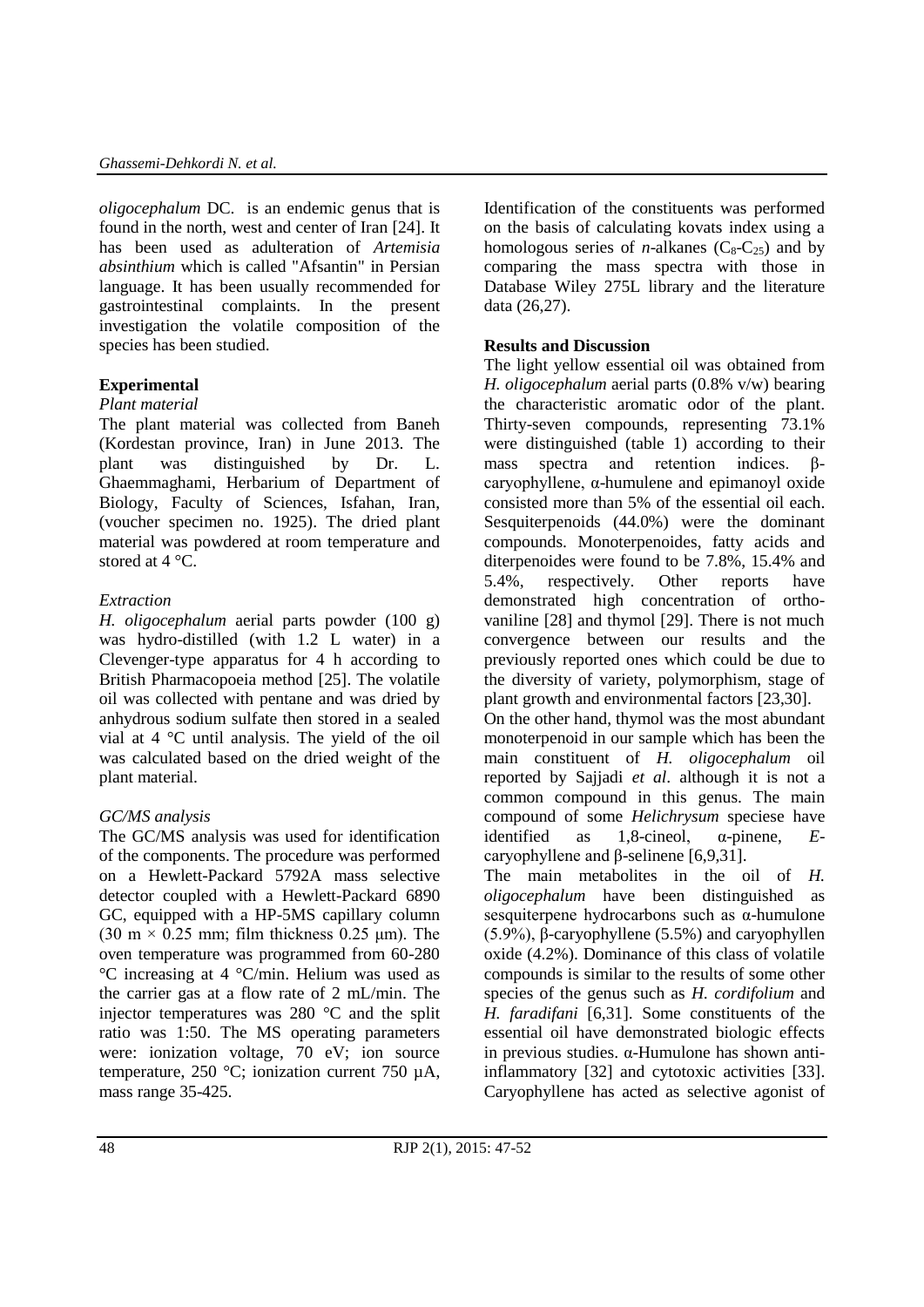| NO                       | Compound               | <b>Calculated KI</b> | <b>Reported KI</b> | percentage |
|--------------------------|------------------------|----------------------|--------------------|------------|
| $\mathbf{1}$             | linalool               | 1099                 | 1098               | 0.8        |
| $\overline{2}$           | Endo-borneol           | 1166                 | 1165               | 0.8        |
| 3                        | terpinene-4-ol         | 1177                 | 1177               | 0.4        |
| $\overline{\mathcal{L}}$ | octanoic acid          | 1184                 | 1179               | 0.9        |
| 5                        | $\alpha$ -terpineol    | 1189                 | 1189               | 0.7        |
| 6                        | geraniol               | 1254                 | 1253               | 0.3        |
| 7                        | bornyl acetate         | 1283                 | 1289               | 1.8        |
| 8                        | thymol                 | 1290                 | 1290               | 3.0        |
| 9                        | $\alpha$ -longipinene  | 1346                 | 1353               | 1.3        |
| 10                       | $\alpha$ -copaene      | 1372                 | 1377               | 1.4        |
| 11                       | decanoic acid          | 1383                 | 1385               | 3.5        |
| 12                       | tetradecane            | 1395                 | 1400               | 0.1        |
| 13                       | β-caryophyllene        | 1415                 | 1419               | 5.5        |
| 14                       | aromadendrene          | 1434                 | 1439               | 0.8        |
| 15                       | $\alpha$ - himachalene | 1444                 | 1451               | 0.7        |
| 16                       | $\alpha$ -humolene     | 1450                 | 1455               | 5.9        |
| 17                       | alloaromadendrene      | 1457                 | 1460               | 2.6        |
| 18                       | $\delta$ -murrolene    | 1473                 | 1480               | 1.0        |
| 19                       | $\beta$ -selinene      | 1482                 | 1490               | 3.9        |
| 20                       | $\alpha$ -selinene     | 1490                 | 1498               | 2.1        |
| 21                       | $\alpha$ -murolene     | 1495                 | 1495               | 1.1        |
| 22                       | δ-amorphene            | 1509                 | 1512               | 1.6        |
| 23                       | δ-cadinene             | 1519                 | 1523               | 3.0        |
| 24                       | $\alpha$ -cadinene     | 1533                 | 1539               | 0.4        |
| 25                       | $\alpha$ -calacorene   | 1538                 | 1546               | 0.9        |
| 26                       | Lauric acid            | 1573                 | 1571               | 1.4        |
| 27                       | Caryophyllene oxide    | 1578                 | 1581               | 4.2        |
| 28                       | viridiflorole          | 1596                 | 1593               | 1.5        |
| 29                       | 1,2-epoxide humulene   | 1603                 | 1608               | 3.1        |
| 30                       | $\alpha$ -cadinol      | 1637                 | 1640               | 3.0        |
| 31                       | benzyl benzoate        | 1757                 | 1762               | 0.2        |
| 32                       | myristic acid          | 1768                 | 1768               | 2.8        |
| 33                       | methyl palmitate       | 1926                 | 1927               | 0.3        |
| 34                       | palmitic acid          | 1973                 | 1984               | 5.3        |
| 35                       | epimanoyl oxide        | 1987                 | 2010               | 5.2        |
| 36                       | Z-phytol               | 2113                 | 2114               | 0.2        |
| 37                       | linoleic acid          | 2136                 | 2152               | 1.4        |

**Table 1**. Chemical constituents of *H. oligocephalum* essential oil

cannabinoid receptor type 2 [34], antinoceptive [35], neuroprotective, anxiolytic and antidepressant [36]. Caryophyllen oxide has antiinflammatory and analgesic activities [37]. Partly high amount of epimanoyl oxide has been found in the oil of *H. oligocephalum* (5.2%), that has also shown anti-inflammatory activity [38]. These pharmacological activities could explain the anti-inflammatory activity of the total extract of the plant that has been previously reported by Minaian *et al*. [39].

### **Declaration of interest**

The authors declare that there is no conflict of interest. The authors alone are responsible for the content of the paper.

#### **References**

[1] Judd WS, Campbell CS, Kellogy EA, Stevens PF, Donoghue MJ. *Plant systematics: a phylogenic approach*. 2nd ed. Sunderland: Sinauer Association Inc, 2002.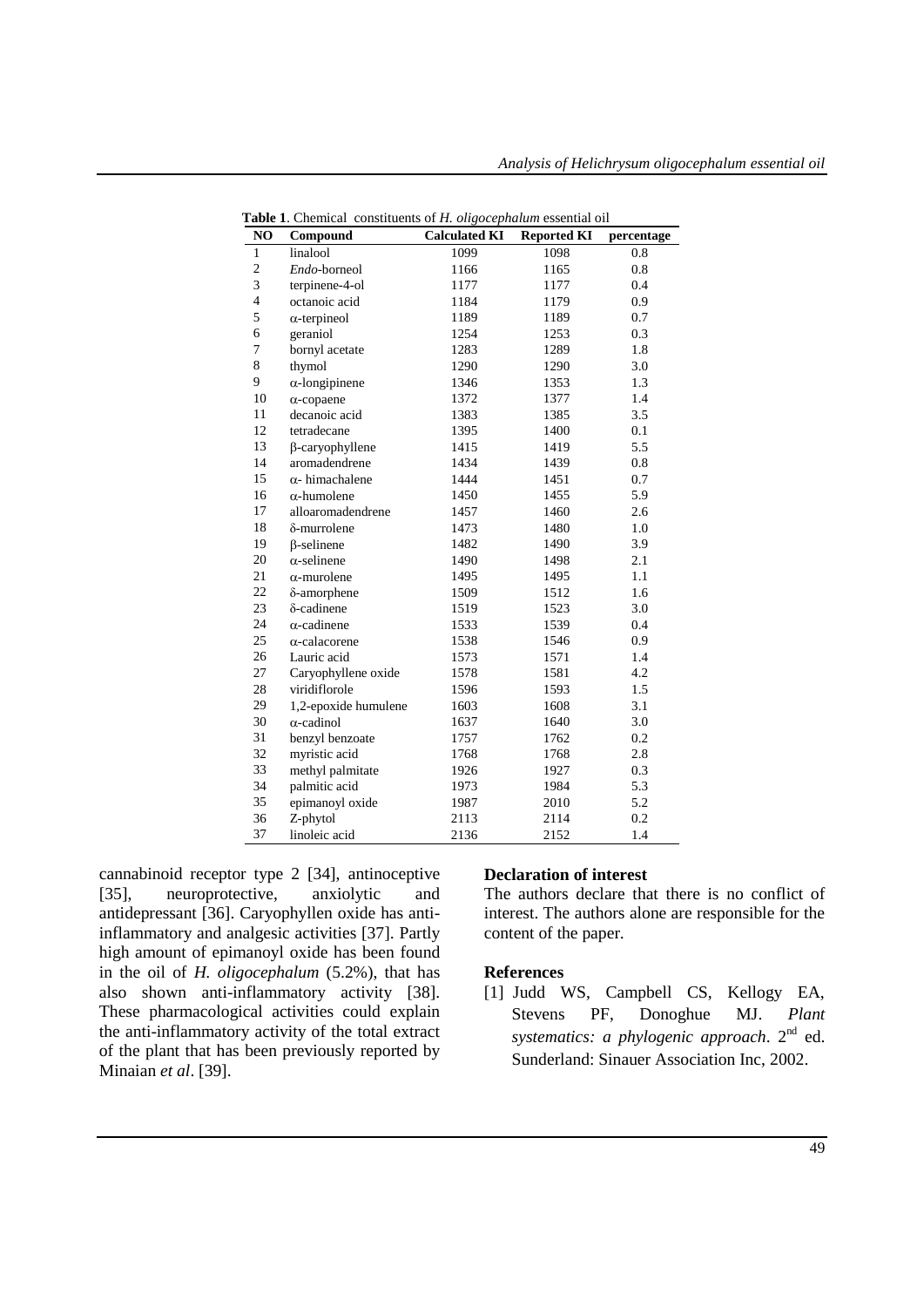#### *Ghassemi-Dehkordi N. et al.*

- [2] Pankhurst R, Tlyam R. *Plant and their names*: *A Concise Dictionary*. Edinburgh: Oxford University Press, 1995.
- [3] Suntar I, Keles H, Yesilada E, Sarker SD. Exploration of the wound healing potential of *Helichrysum graveolens* (Bieb) Sweet: Isolation of apigenin as an active component. *J Ethnopharmacol*. 2013; 49: 103-110.
- [4] Mozaffarian V. *Dictionary of Iranian plant names*. Tehran: Farhang Moaser Publishers, 1996.
- [5] Ghahreman A. *Iranian choromophites (Botanical systematic)*. Tehran: Iran University Press, 1994.
- [6] Lourens AC, Viljoen AM, van Heerden FR. South African *Helichrysum* species: A review of the traditional uses, biological activity and phytochemistry. *J Ethnopharmacol*. 2008; 119(3): 630-652.
- [7] Al-Rehaily AJ, Albishi OA, El-Olemy MM, Mossa JS. Flavonoids and terpenoids from *Helichrysum forskahlii*. *Phytochemistry*. 2008; 69(9): 1910-1914.
- [8] Süzgeç S, Meriçli AH, Houghton PJ, Çubukçu B. Flavonoids of *Helichrysum compactum* and their antioxidant and antibacterial activity. *Fitoterapia*. 2005; 76(2): 269-272.
- [9] Lourens AC, Reddy D, Başer KH, Viljoen AM, Van Vuuren SF. *In vitro* biological activity and essential oil composition of four indigenous South African *Helichrysum* species. *J Ethnopharmacol*. 2004; 95 (2-3): 253-258.
- [10] Satta M, Tuberoso CIG, Angioni A, Pirisi FM, Cabras P. Analysis of the essential oil of *Helichrysum italicum* G. Don. ssp. *microphyllum* (Willd) Nym. *J Essent Oil Res*. 1999; 11(4): 711-715.
- [11] Antunes Viegas D, Palmeira-de-Oliveira A,

Salgueiro L, Martinez-de-Oliveira J, Palmeira-de-Oliveira R. *Helichrysum italicum*: From traditional use to scientific data. *J Ethnopharmacol*. 2014; 151(1): 54- 65.

- [12] Oji KA, Shafaghat A. Constituents and antimicrobial activity of the essential oil from leaf and stem of *Helichrysum armenium*. *Nat Prod Commun*. 2012; 7(5): 671-674.
- [13] Bougatsos C, Ngassapa O, Runyaro DK, Chinou IB. Chemical composition and *in vitro* antimicrobial activity of the essential oil of two *Helichrysum* species from Tanzania. *Z Naturforsch C*. 2004; 59(5-6): 368-372.
- [14] Bigovic D, Savikin K, Jankovic T, Menkovic N, Zdunic G, Stanokovic T, Djuric Z. Antiradical and cytotoxic activity of different *Helichrysum plicatum* flower extracts. *Nat Prod Commun*. 2011; 6(6): 819- 822.
- [15] Legoalea PB, Mashimbyeb MJ, Van Rec T. Antiinflammatory and antioxidant flavonoides from *Helichrysum kraussii* and *H. odoratissimum* flower. *Nat Prod Commun*. 2013; 8(10): 1403-1404.
- [16] Bougatsos C, Meyer JJM, Magitatis P, Vagias C, Chinou JB. Composition and antimicrobial activity of essential oil of *Helichrysum Kraussii* and *Helichrysum rugulosum* Less from South Africa. *Flavour Frag J*. 2003; 18: 45-51.
- [17] Baser KHC, Demirci B, Kirimer N. Compositions of essential oils of 4 *Helichrysum* species from Madagascar. *J Essent Oil Res*. 2002; 14: 53-55.
- [18] Formisano C, Mignola E, Rigano D, Senatore F, Arnold NA, [Bruno M,](http://www.ncbi.nlm.nih.gov/pubmed?term=Bruno%20M%5BAuthor%5D&cauthor=true&cauthor_uid=19298217) [Rosselli S.](http://www.ncbi.nlm.nih.gov/pubmed?term=Rosselli%20S%5BAuthor%5D&cauthor=true&cauthor_uid=19298217) Constituents of leaves and flowers essential oils of *Helichrysum pallassi* (Spreng.) Ledeb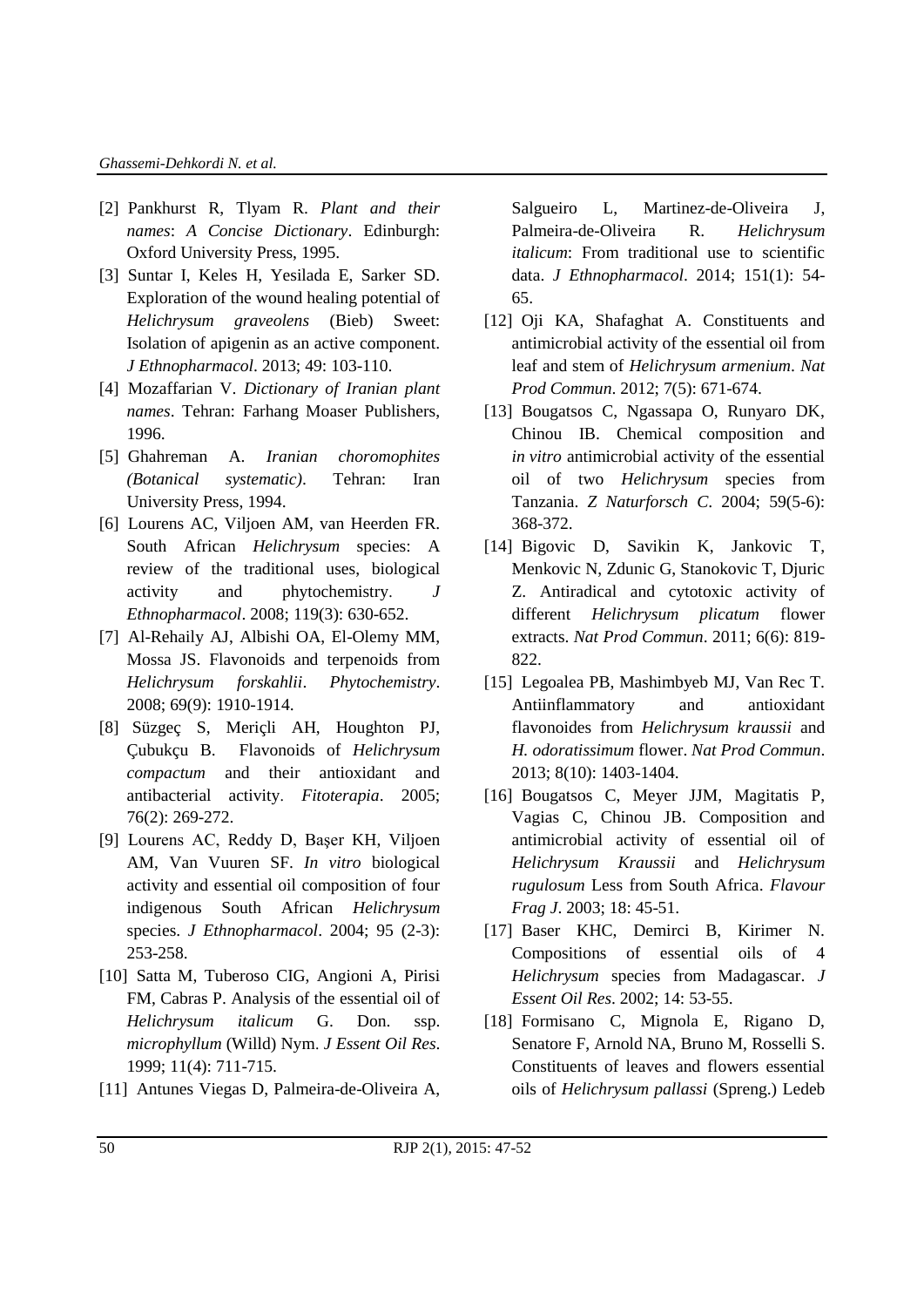Growing wild in Lebanon. *J Med Food*. 2009; 12(1): 203-207.

- [19] Zanetsie Kakam AM, Franke K, Ndom JM, Dongo E, Mpondo TN, Wessjohann LA. Secondary metabolites from *Helichrysum foetidum* and their chemotaxonomic significance. *Biochem Syst Ecol.* 2011; 39: 166-167.
- [20] Drewes SE, Mudau KE, van Vuuren SF, Viljoen AM. Antimicrobial monomeric and dimeric diterpenes from the leaves of *Helichrysum tenax* var *tenax*. *Phytochemistry*. 2006; 67(7): 716-722.
- [21] Mezzetti T, Orzalesi G, Rossi C, Bellavita V. A new triterpenoid lactone, alpha-amyrin and uvaol from *Helichrysum italicum*. *Planta Med*. 1970; 18(4): 326-331.
- [22] Jakupovic J, Zedro C, Grenz M, Tsichritzis F, Lehmann L, Hasheminejad SM, Bohlman F. Twenty-one acyclophlorglucinal and further constituents from South African *Helichrysum* species. *Phytochemistry*. 1989; 28: 119-131.
- [23] Bianchini A, Santoni F, Paolini J, Bernardini AF, Mouillot D, Costa J. Partitioning the relative contributions of inorganic plant composition and soil characteristics to the quality of *Helichrysum italicum* subsp. *italicum* (Roth) G. Don fil. essential oil. *Chem Biodivers*. 2009; 6(7): 1014-1033.
- [24] Ghahreman A. *Flora of Iran*. Tehran: The Publication of Research Institute of Forests and Rangelands, 1992.
- [25] *British Pharmacopoeia*. London: HMSO Publication, 1988.
- [26] Adams RP. *Identification of essential oil components by gas chromatography/mass spectroscopy*. Illinois: Allured Publishing

Corporation, 1995.

- [27] Swigar AA, Silverstein RM. *Monoterpenes*: *infrared, mass, <sup>1</sup>H-NMR, <sup>13</sup>C-NMR spectra and kovats indices*. Wisconsin: Aldrich Chemical Company, 1981.
- [28] Esmeili A. Biological activity and chemical composition of the stems and roots of *Helichrysum oligocephalum* DC. growing in Iran. *Pak J Pharm Sci*. 2013; 26(3): 599-604.
- [29] Sajjadi SE, Jafari A, Naderian M. Chemical composition of the essential oil of *Helichrysum oligocephalum*. *Chem Nat Compd.* 2009; 45(2): 269-271.
- [30] Roussis V, Tsoukatou M, Petrakis PV, Chinou I, Skoula M, Harborne JB. Volatile constituents of four *Helichrysum* species growing in Greece. *Biochem Syst Ecol*. 2000; 28(2): 163-175.
- [31] Cavalli JF, Ranarivelo L, Ratsimbason M, Bernardini AF, Casanova J. Constituents of the essential oil of six *Helichrysum* species from Madagascar. *Flavour Frag J*. 2001; 16(4): 253–256.
- [32] Rogerio AP, Andrade EL, Leite DFP, Figueiredo CP, Calixto JB. Preventive and therapeutic anti-inflammatory properties of the sesquiterpene α-humulene in experimental airways allergic inflammation. *Brit J Pharmacol*. 2009; 158: 1074–1087.
- [33] El Hadri A, Gomez Del Rio M, Sanz J, Coloma A, Idaomar M, Ozanas B. Cytotoxic activity of α-humulene and transcaryophyllene from *Salvia officinalis* in animal and human tumor cells. *An R Acad Nac Farm*. 2010; 76: 343-356.
- [34] Al Mansouri S, Ojha S, Al Maamari E, Al Ameri M, Nurulain SM, Bahi A. The cannabinoid receptor-2 agonist, βcaryophyllene, reduced voluntary alcohol